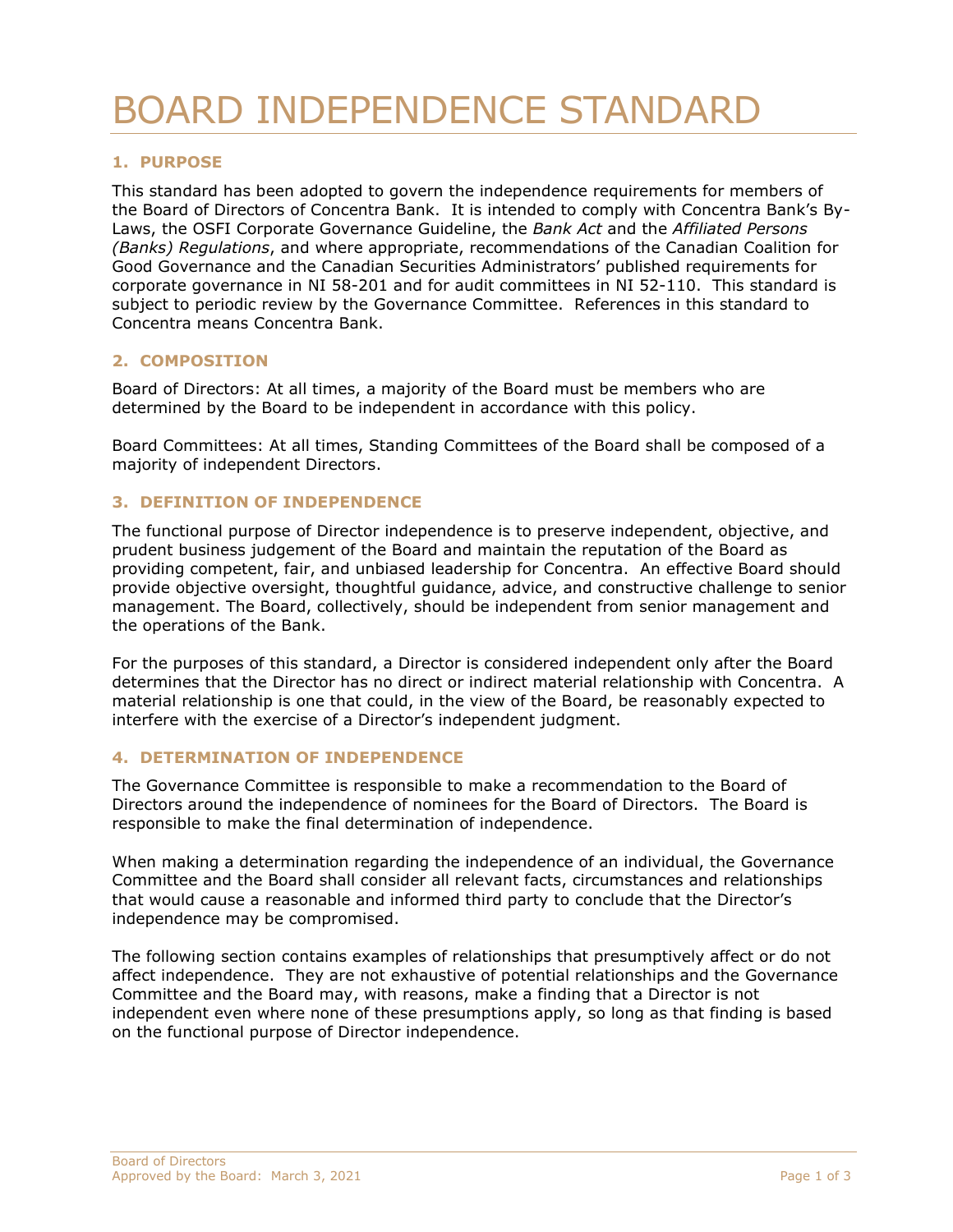# **5. RELATIONSHIPS AFFECTING INDEPENDENCE**

The existence of any of the following relationships creates the presumption that the individual in question is not independent for the purposes of this standard:

## **Share Ownership Outlined in Concentra's By-Laws:**

(a) the individual is an officer, employee or director of a major shareholder who owns directly or indirectly, greater than 10% of the Common Shares of Concentra; or an officer, employee or director of an entity owning, directly or indirectly, more than ten (10%) percent of the shares of a major shareholder, of Concentra; [Concentra Bylaws]

## **Employment Relationship:**

(b) the individual is, or has been within the last three years, an employee or executive officer of Concentra; [NI52-110]

 $(c)$  the individual's immediate family member<sup>1</sup> is, or has been within the last three years, an executive officer of Concentra; [NI52-110]

(d) the individual or the individual's immediate family member is, or has been within the last three years, an executive officer of an entity if any of Concentra's current executive officers serves or served at that same time on the entity's compensation committee; [NI52-110]

# **Audit Firm Relationship: ([NI52-110])**

- (e) the individual:
	- (i) is a partner of a firm that is Concentra's internal or external auditor,
	- (ii) is an employee of that firm, or

(iii) was within the last three years a partner or employee of that firm and personally worked on Concentra's audit within that time;

(f) the individual's spouse, minor child or stepchild, or child or stepchild who shares a home with the individual:

(i) is a partner of a firm that is Concentra's internal or external auditor;

(ii) is an employee of that firm and participates in its audit, assurance or tax compliance (but not tax planning) practice; or

(iii) was within the last three years a partner or employee of that firm and personally worked on Concentra's audit within that time;

For the purposes of subparagraph 5(d) and 5(e) above, a partner does not include a fixed income partner whose interest in the firm that is the internal or external auditor is limited to the receipt of fixed amounts of compensation (including deferred compensation) for prior service with that firm if the compensation is not contingent in any way on continued service.

 $1$  An Immediate Family Member means individuals, spouse, parent, child, sibling, mother or father-in-law, son or daughter-in-law, brother or sister-in-law, and anyone (other than an employee of either the individual or the individual's immediate family member) who shares the individual's home. **[NI52-110]**